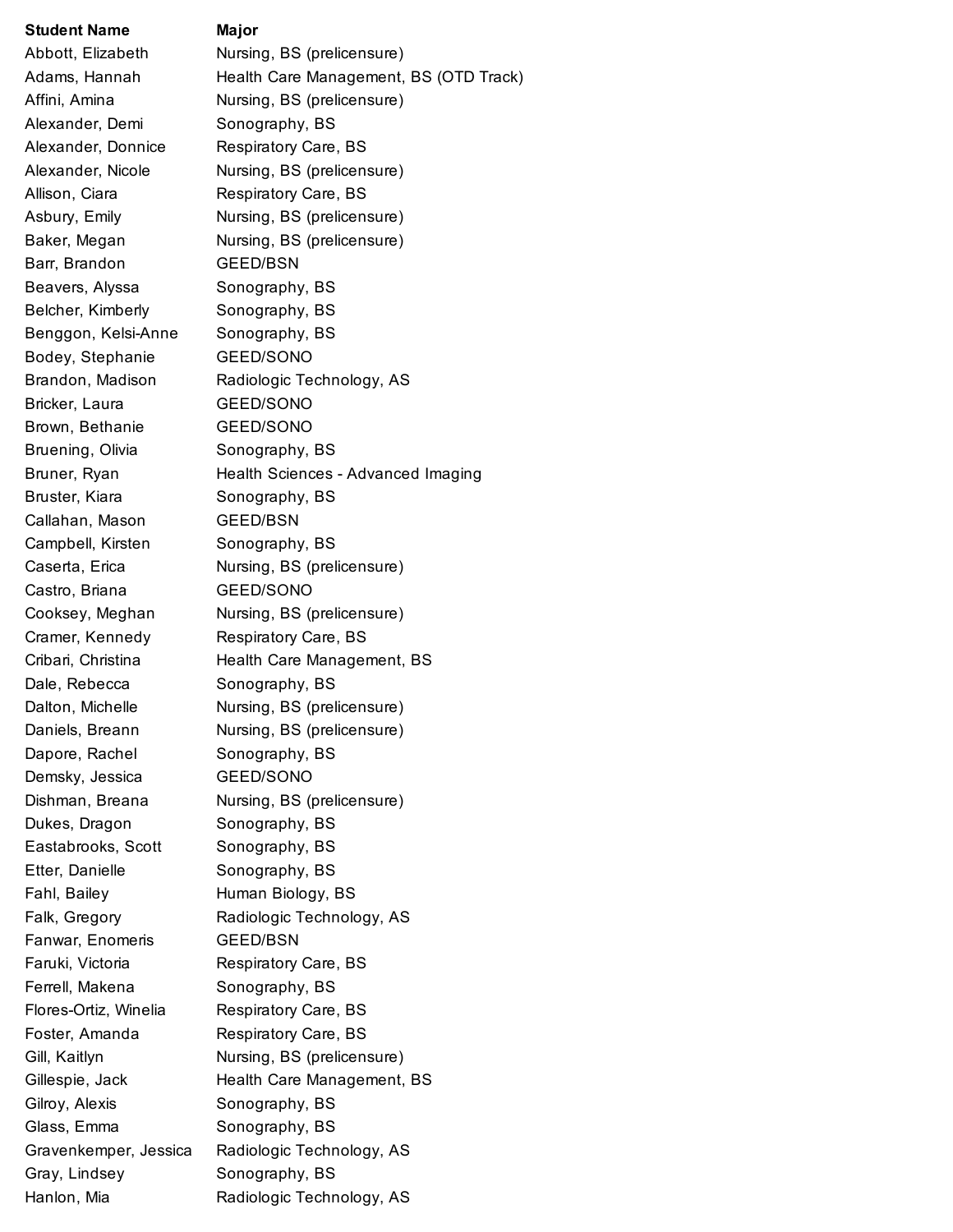Harney, Naomi Sonography, BS Harrell, Alexandra Sonography, BS Hartzell, Shelby **Health Sciences - Management** Hawley, Morgan Nursing, BS (prelicensure) Hejl, Jennifer Nursing, BS (prelicensure) Hemmelgarn, Joshua Nursing, BS (prelicensure) Herchenbach, Taylor Sonography, BS Hermiller, Paig GEED/SONO Hulin, Macy GEED/BSN Inesta, Nicole Radiologic Technology, AS Iwanski, Alyssa Sonography, BS Jackson, Matison **GEED/BSN** Ji, Woo Rim **Human Biology**, BS Johnson, Amber GEED/BSN Johnson, Emma Sonography, BS Junsay, Kimberly **Human Biology, BS** Kaufman, Joni Radiologic Technology, AS Keeton, Emily **Radiologic Technology, AS** Keeton, Karissa Sonography, BS Keller, Kayla Sonography, BS Kessie, Rachel Nursing, BS (prelicensure) Kim, Deborah Human Biology, BS Kinsey, Erica Sonography, BS Krofa, Dorcas Nursing, BS (prelicensure) Lavy, Brittany Nursing, BS (prelicensure) Lutz, Devin Sonography, BS Maddox, Maura Sonography, BS Markley, Talisa Respiratory Care, BS Marshall, Brittany Sonography, BS Martell, Alexis Sonography, BS Martin, McKenzie GEED/BSN Mattan, Haylea **GEED/SONO** McCaskey, John Human Biology, BS Miller, Carlee Sonography, BS Mills, Kimberly **Respiratory Care, BS** Mobley, Lauren Nursing, BS (prelicensure) Morrison, Brent Sonography, BS Muhlenkamp, Michelle Sonography, BS Mukeshimana, Louise Nursing, BS (prelicensure) Newsom, Karissa **Human Biology, BS** Patton, Kelsie GEED/SONO Pauley, Emma Radiologic Technology, AS Pennington, Andrew Respiratory Care, BS Perez, Adelina GEED/BSN Pineda, Valeria Nursing, BS (prelicensure) Pipp, Sydney **Radiologic Technology, AS** Price, Kayla GEED/BSN Purdom, Alexis **Health Sciences - Management** Purkey, Madison Respiratory Care, BS Quick, Steven Health Care Management, BS Rifner, Ryan GEED/BSN